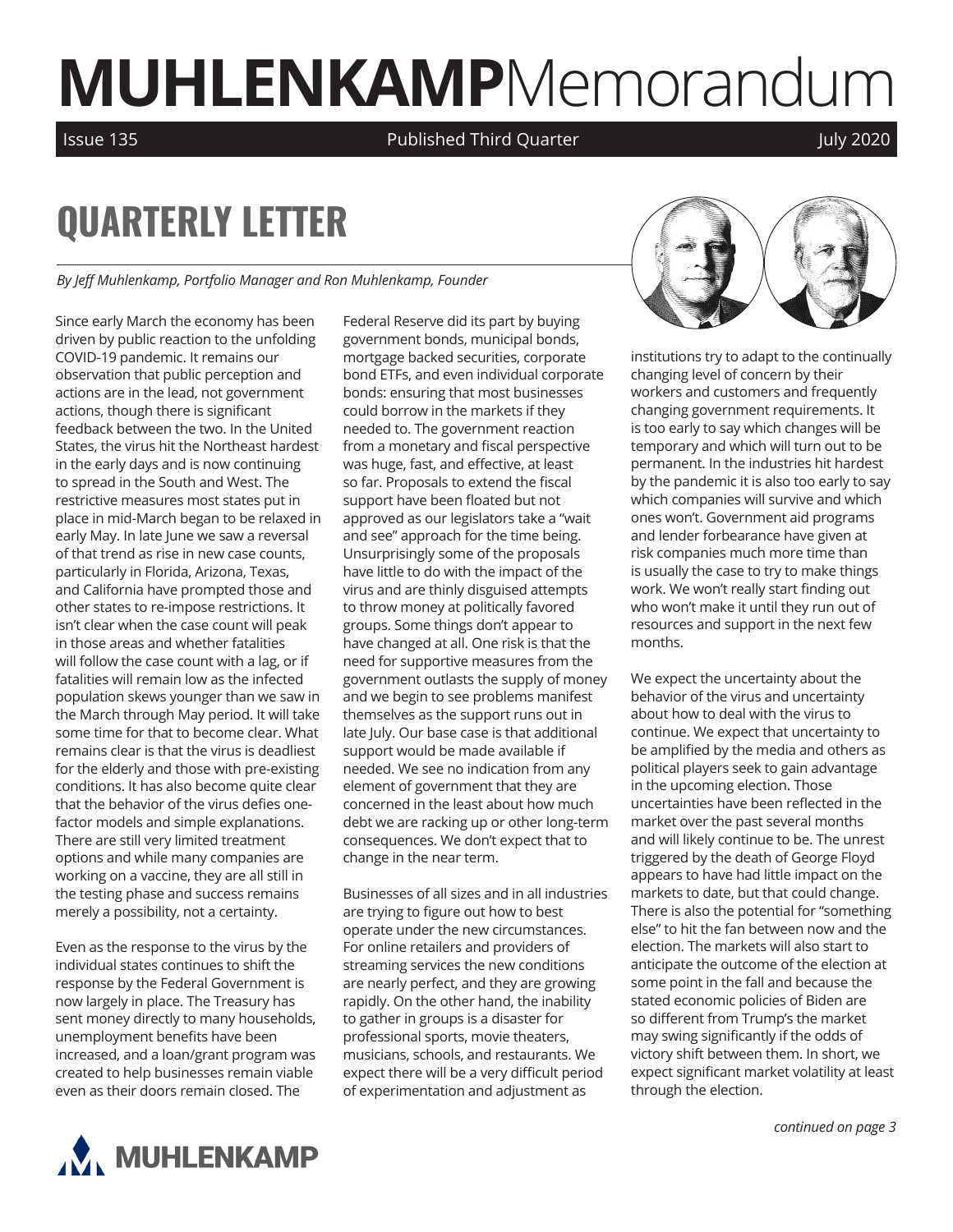# **ABOUT OUR CLIENT RELATIONSHIP SUMMARY**

*By Tony Muhlenkamp, President* 

The Securities and Exchange Commission (SEC) recently required registered investment advisers and registered broker-dealers to provide a brief relationship summary to investors. The Client Relationship Summary is referred to as "Form CRS" and can be found on our website; I encourage you to take a look at it. It's basically what we started with 40 years ago before the regulators kept asking for more and more information; we've come full circle.

We've also taken the additional step of preparing and writing out answers to the questions the SEC suggests investors ask their advisers. They are good questions, and I thought it would be useful to share our answers; I've listed them below. I'm happy to discuss them, or anything else, with you at any time. I look forward to hearing from you.

Best regards, Tony Muhlenkamp President.

### **MUHLENKAMP & COMPANY, INC CRS QUESTIONS AND RESPONSES:**

#### **Item 1. Introduction Item 2. Relationships and Services**

*Given my financial situation, should I choose an investment advisory service? Why or why not?* We think anyone can benefit from working with an advisor; just like anyone benefits from working with a dentist, or a doctor, or a personal trainer. We are professional investors; we have built and managed investment portfolios for our clients for over forty years; 52 weeks a year; spending well over forty hours a week on researching,

analyzing, and picking stocks and bonds for our clients. Working with us gives you the benefit of that expertise and experience without having to duplicate it for yourself.

*How will you choose investments to recommend to me?* We work with you to understand your current financial situation, and to determine a timeline for what you are trying to accomplish and when. Once that is established to our mutual satisfaction, then and only then will we start building a portfolio according to your needs. And we don't recommend investments to you; you hire us to actually build the portfolio and buy and sell securities in your account on your behalf. We are not just investment advisers; we are money managers.

*What is your relevant experience, including your licenses, education, and other qualifications?* Our portfolio managers are Chartered Financial Analysts (CFAs), with advanced degrees and over fifty years professional experience. Our client service and administrative staff hold Series 6, 63, 26, and 65 licenses issued by the Financial Industry Regulatory Authority (FINRA.) You can learn more from the "About Us" section of our website.

*What do these qualifications mean?* The CFA charter is awarded after passing a series of rigorous exams governing all aspects of investment analysis and research. The Licenses issued by FINRA mean that our staff are versed in Securities Laws and Regulations, best practices in industry, different classes of securities, and conduct continuing education every year. We are qualified to discuss and work with clients on a variety of investments to include mutual funds, stocks, and bonds. We are NOT a broker-dealer, we do not sell securities to our clients; we are a



registered investment adviser, a money management firm, and we buy securities for our clients after conducting rigorous analysis and screening. Think of us as your purchasing agent when it comes to investment products.

#### **Item 3. Fees, Costs, Conflicts, and Standard of Conduct**

*Help me understand how these fees and costs might affect my investments.* Fees and costs will reduce your investment returns by the amount of those fees and costs. Since we sweat blood over every half a percentage point of returns, we work to keep those fees and costs as low as possible.

*If I give you \$10,000 to invest, how much will go to fees and costs, and how much will be invested for me?* With a \$10,000 investment you will use our mutual fund and the entire \$10,000 will be invested for you. The fees and costs of the fund are built into the share price when you purchase AND when you redeem your shares, so you will never see those fees come from your account. Instead, if the portfolio earns 11.25% in a year, the first 1.25% will go to cover expenses, and your account will have grown by 10%. It's all spelled out in the annual report for the Fund, and we will go over that with you anytime you like.

*How might your conflicts of interest affect me, and how will you address them?* As a fiduciary firm, we always act in the clients' best interest; we've been doing that since before the word "fiduciary" came into widespread use. The only real conflict of interest is working with someone when we aren't really a good fit for what they need.

To avoid that we spend a lot of time with you making sure we are the right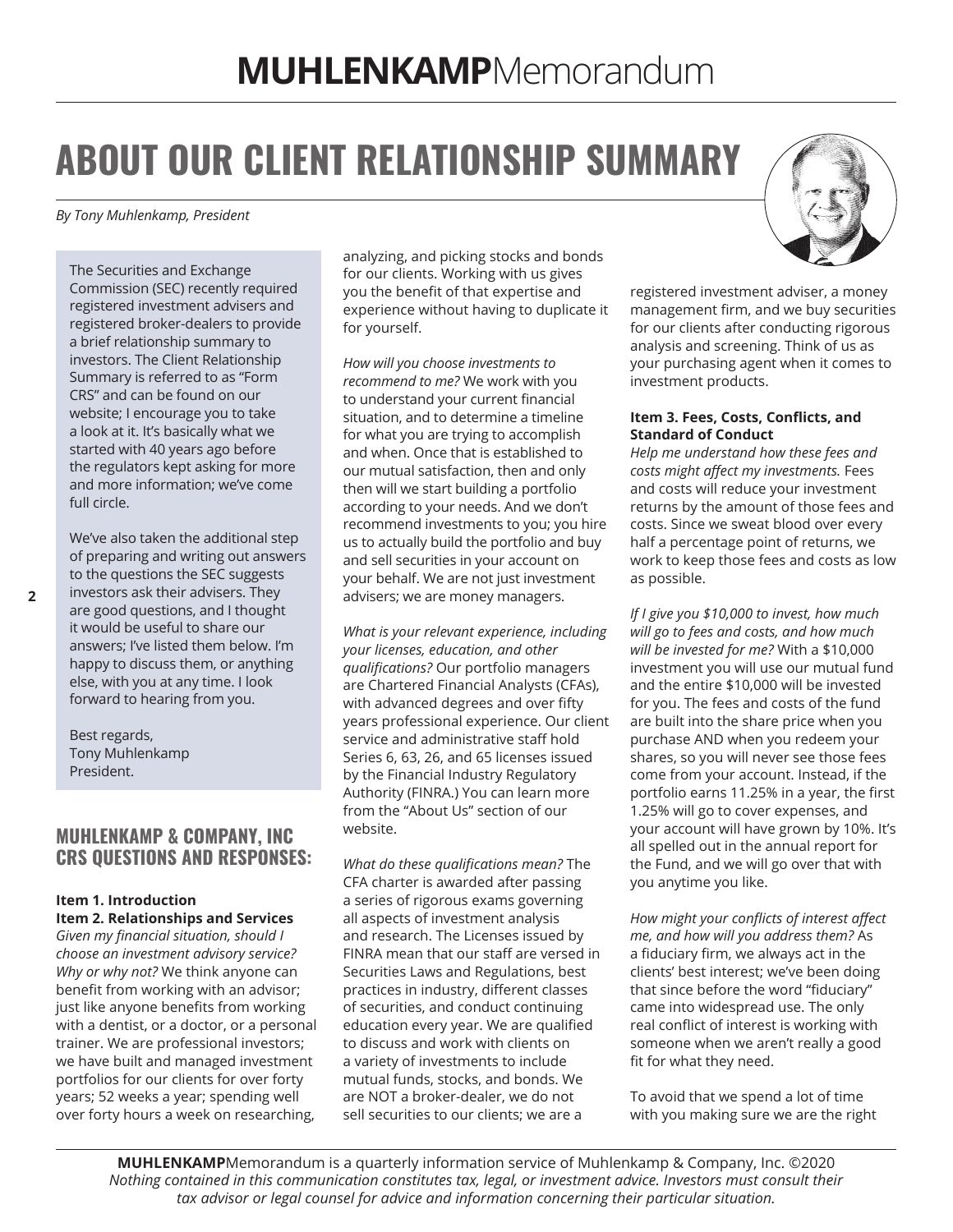people to invest your money; making sure that our mutual interests are aligned and that we can reasonably expect to help you reach your goals. Our fee structure is designed so that we only do better if you do better first; our investment philosophy is based on a common sense approach of buying profitable companies while not paying too much for them; and we meet with you regularly to make sure you are up to date and comfortable with what we are doing. We would rather our clients be 100% comfortable with us managing half their money than 50% comfortable with us managing all their money. It makes

for a better long-term professional relationship that way.

#### **Item 4. Disciplinary History**

*As a financial professional, do you have any disciplinary history?* We have not been subject to any disciplinary action in the entire history of the firm.

#### **Item 5. Additional Information**

*Who is my primary contact person?* Your primary contact is Deborah Guerra; deb@muhlenkamp.com; 724-934-5122.

*Is he or she a representative of an investment adviser or broker-dealer?* Deb is a registered representative for the Fund's Distributor, Foreside Distributors.

*Who can I talk to if I have concerns about how this person is treating me?* Deb reports directly to our President, Tony Muhlenkamp. If you have concerns about Deb, he can be reached by email at tony@muhlenkamp.com or by phone at 724-934-5139. ...

*The comments made in this article are opinions and are not intended to be investment advice or a forecast of future events.*

## **LETTER** *Continued from page 1*

Over the last several months we have sold those of our holdings whose prospects we believe to be impaired by the virus: we sold our airline holdings, for example, as it looks like airline traffic will be impaired for years, not months. We held on to other economically sensitive companies if we believed they were likely to do as well going forward as they have in the past: a good example is our holdings in homebuilders, whose business appears to be rebounding quite nicely after tanking in March through May. We continue to hold gold as a hedge against errors by central banks and several of our technology companies are setting new highs as they benefit from current circumstances. We continue to look for good investments without being in a hurry to invest our cash. We think patience is appropriate right now.

With our best wishes for your continued success and good health!  $\Lambda$ .

*The comments made in this article are opinions and are not intended to be investment advice or a forecast of future events.* 

## **ANNOUNCEMENTS**

#### **We've Updated Our Website**

We originally designed our website as a resource for learning about investing and money management. We loaded it with information: articles to read, distribution information, performance information, portfolio information, and on and on. And it's worked. We have been able to answer LOTS of questions with what's on the website, except for one: After visiting and browsing our site, people still ask me, "So, what is it you do?"

We are launching a new website to answer that question. We help people with their money, and we are using our website to explain all the different ways we do that. The same great information is still there, and we are still educating. But we are focusing on how we can help people, not just how we can answer their questions. There is a material difference between the two and we are here to help.

So take a look and let us know what you think. Visit www.muhlenkamp. com and if you like it, please share our blogs and LinkedIn page with your friends and colleagues. We appreciate your feedback.

#### **Webcast Archives Available**

Last quarter we hosted two webcasts:

- MAPPING YOUR FINANCIAL FUTURE: It's Never Too Late to Save for College
- WORKING THE PROBLEM: The Impact of COVID-19 & Some Advice to Answer Our Clients' Top Concerns

Archives of both webcasts are available on www.muhlenkamp.com. Visit Our Library collection for webcast archives and to access other videos and essays.

#### **Request for Email Address**

Muhlenkamp & Company regularly publishes information that gets distributed by email only. To be added to our email list, visit www.muhlenkamp.com or call us at (877) 935-5520.

#### **Muhlenkamp & Company, Inc. on LinkedIn**

Follow us on LinkedIn. We are excited to share our posts with you throughout the week.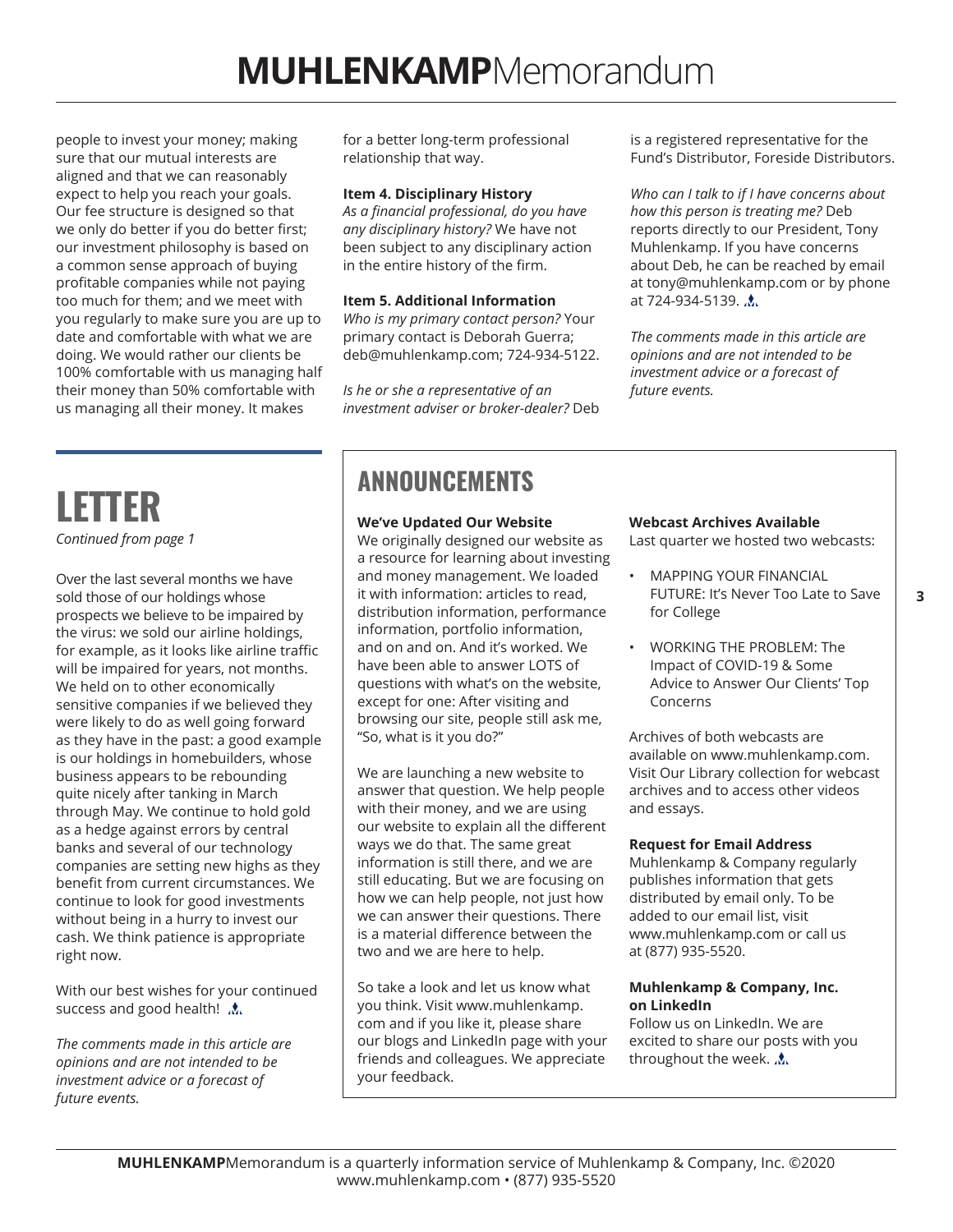

## **MUHLENKAMP**Memorandum

Inside this issue:

#### • Quarterly Letter

- About Our Client Relationship Summary
- Muhlenkamp & Company, Inc. CRS Questions and Responses
- Announcements



Jeff and Tony Muhlenkamp discussed the economic disruptions caused by the COVID-19 pandemic.

Listen to the archive of our webcast, **WORKING THE PROBLEM: The Impact of COVID-19 & Some Advice to Answer Our Clients' Top Concerns.** 

Plus, new webcasts coming soon—all available on our website!

www.muhlenkamp.com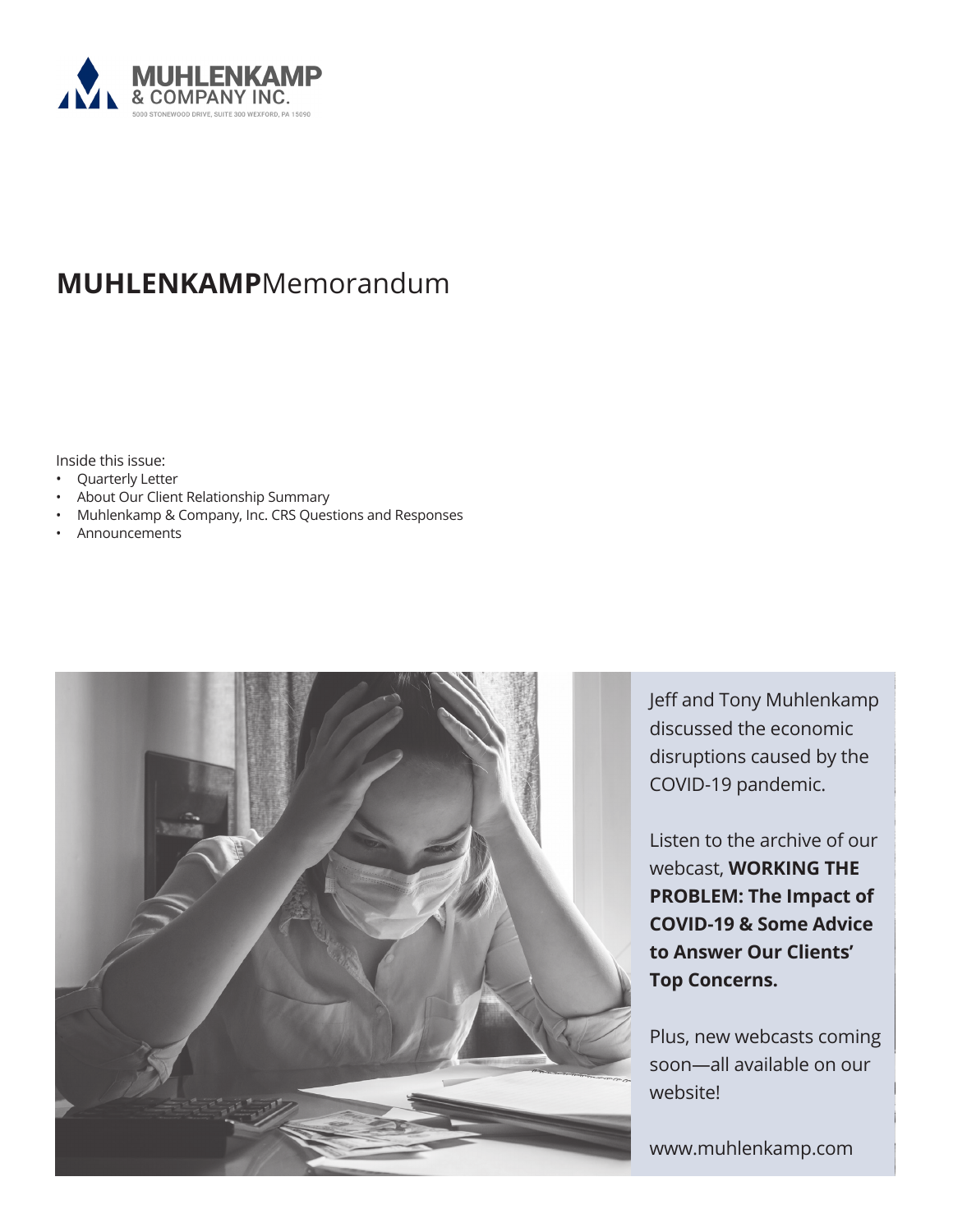## For the period ended 06/30/2020 ALL-CAP VALUE MUHLENKAMPSMA

*Muhlenkamp & Company's All-Cap Value SMA (Separately Managed Account) is designed for investors' accounts over \$100,000. We employ full discretion, applying fundamental analysis.*

## INVESTMENT OBJECTIVE

We seek to maximize total after-tax return through capital appreciation, and income from dividends and interest, consistent with reasonable risk.

## INVESTMENT STRATEGY

We invest in undervalued assets wherever they may be found. Typically, this results in holding a portfolio of companies we believe are materially undervalued by the market. Bonds may be included in the portfolio if they are a good investment.

## INVESTMENT PROCESS

We start with a bottom-up scan of domestic companies, typically looking at most U.S. companies at least four times per year. We add to that an understanding of the sector dynamics in which companies are operating, an assessment of the business cycle, and a review of macroeconomic conditions.

Our primary screening metric is return on shareholder equity (ROE). We are looking for companies with stable returns that can be purchased cheaply, or for companies with improving returns that have not yet been recognized by the market.

We don't believe that a holding period of "forever" is appropriate in all cases, but are comfortable holding companies as long as they continue to meet expectations.

## INVESTMENT RISK

We define investment risk as the probability of losing purchasing power over long periods of time, which is quite different from Wall Street's definition of price volatility in very short periods of time. Taxes, inflation, and spending will ALL impact the purchasing power of your assets.



## ALL-CAP VALUE COMPOSITE PERFORMANCE (NET OF FEES)

|                               |                 |             | Annualized.     |                 |                  |                  |  |
|-------------------------------|-----------------|-------------|-----------------|-----------------|------------------|------------------|--|
|                               | Year to<br>Date | One<br>Year | Past 3<br>Years | Past 5<br>Years | Past 10<br>Years | Past 15<br>Years |  |
| Return                        | $-7.52%$        | $-1.49%$    | $-0.15%$        | $-0.87$         | 5.26%            | 1.47%            |  |
| S&P 500 Total Return*         | $-3.08\%$       | 7.51%       | 10.73%          | 10.73%          | 13.99%           | 8.83%            |  |
| Consumer Price Index** -0.23% |                 | 0.12%       | 1.56%           | 1.52%           | 1.63%            | 1.86%            |  |

 **\* The S&P 500 is a widely recognized, unmanaged index of common stock prices. The figures for the S&P 500 reflect all dividends reinvested but do not reflect any deductions for fees, expenses, or taxes. One cannot invest directly in an index.**

 \*\* Consumer Price Index (CPI) – As of May 2020 – U.S. CPI Urban Consumers NSA (Non-Seasonally Adjusted), Index. The Consumer Price Index tracks the prices paid by urban consumers for goods and services and is generally accepted as a measure of price inflation. Price inflation affects consumers' purchasing power.

*Consolidated performance with dividends and other earnings reinvested. Performance figures reflect the deduction of broker commission expenses and the deduction of investment advisory fees. Such fees are described in Part II of the adviser's Form ADV. The advisory fees and any other expenses incurred in the management of the investment advisory account will reduce the client's return. It should not be assumed that recommendations made in the future will be profitable or will equal the performance of the above accounts. A list of all security recommendations made within the past twelve months is available upon request.*

## TOP TWENTY HOLDINGS

|                              |                                                  | % of Net |
|------------------------------|--------------------------------------------------|----------|
| Company                      | Industry                                         | Asset    |
| Microsoft Corporation        | Software                                         | 8.43%    |
| Apple Computer Inc.          | Technology Hardware, Storage & Peripherals 7.51% |          |
| Microchip Technology Inc.    | Semiconductors & Semiconductor Equipment         | 4.32%    |
| Dow Inc.                     | Chemicals                                        | 4.06%    |
| <b>SPDR Gold Shares</b>      | Exchange Traded Funds                            | 3.87%    |
| Gilead Sciences, Inc.        | Biotechnology                                    | 3.58%    |
| McKesson Corporation         | Health Care Providers & Services                 | 3.46%    |
| Meritage Homes Corporation   | <b>Household Durables</b>                        | 3.46%    |
| Broadcom Inc.                | Semiconductors & Semiconductor Equipment         | 3.28%    |
| UnitedHealth Group Inc.      | <b>Health Care Providers &amp; Services</b>      | 3.15%    |
| Lennar Corp Class A          | Household Durables                               | 3.11%    |
| CVS Health Corp.             | Health Care Providers & Services                 | 3.09%    |
| Bristol-Myers Squibb Company | Pharmaceuticals                                  | 3.05%    |
| Alerian MLP ETF              | <b>Exchange Traded Funds</b>                     | 2.85%    |
| Lockheed Martin Corp.        | Aerospace & Defense                              | 2.82%    |
| Cameco Corporation           | Oil, Gas, & Consumable Fuels                     | 2.78%    |
| Berkshire Hathaway Class B   | Diversified Financial Services                   | 2.66%    |
| Mastec Inc.                  | Construction & Engineering                       | 2.58%    |
| Alliance Data Systems Corp.  | <b>IT Services</b>                               | 2.48%    |
| NMI Holdings                 | Thrifts & Mortgage Finance                       | 2.33%    |
|                              |                                                  |          |

*Composite holdings are subject to change and are not recommendations to buy or sell any security.*

*Composite Top Twenty Holdings are presented as supplemental information to the fully compliant presentation on the next page.*

*Return on Equity (ROE) is a company's net income (earnings), divided by the owner's equity in the business (book value).*